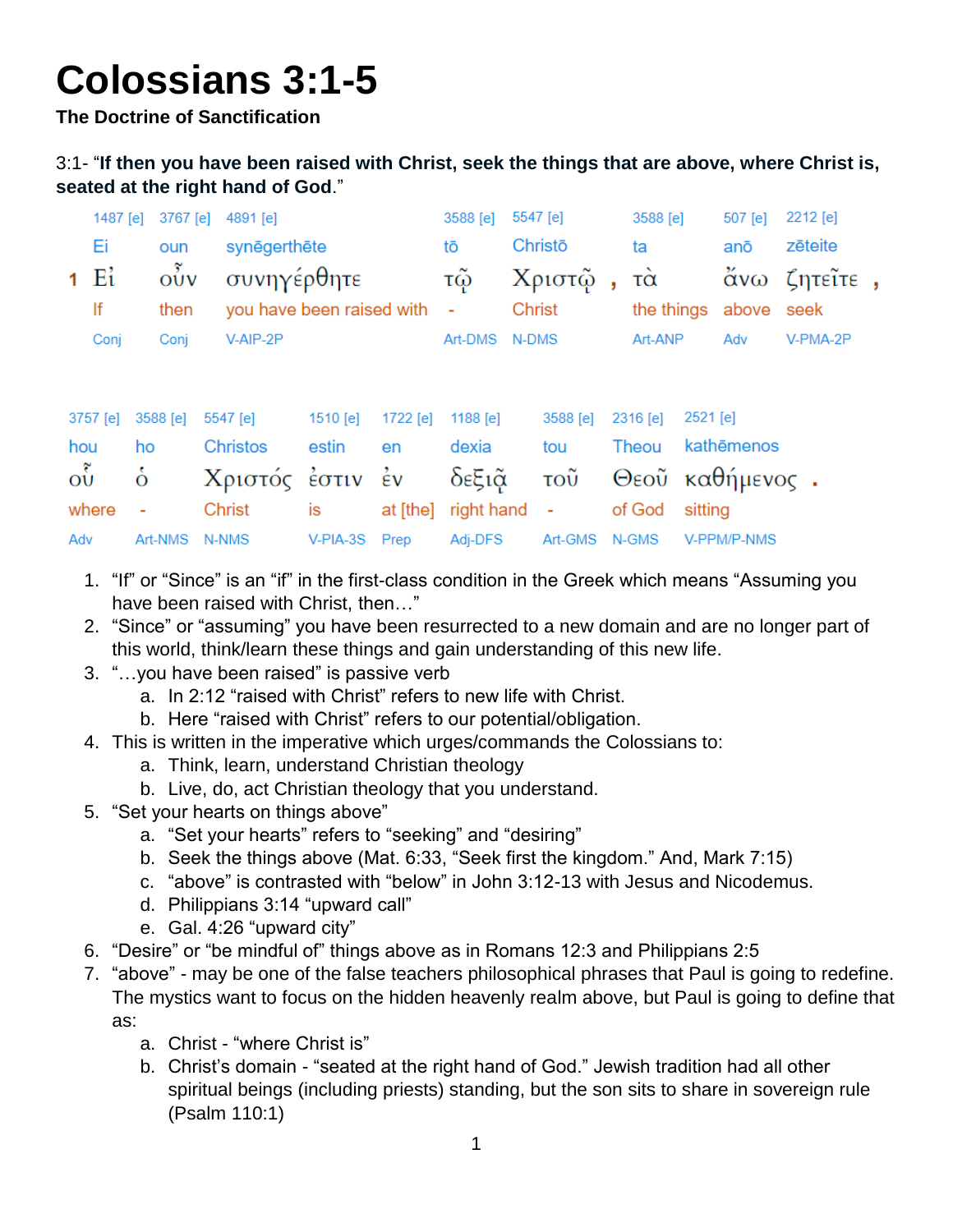- c. Where the power and glory are "2 Chr. 18:18; Ps. 11:4; Isa. 6:1; Dan. 7:9 and God's creative power
- d. Defeated all the spiritual powers (2:10, 2:15; 1:16)
- e. Our domain
- f. Location of the treasures

### 3:2 – "**Set your minds on things that are above, not on things that are on earth**."

| 3588 [e] |     | 507 [e] 5426 [e]                                           | 3361 [e] 3588 [e] |         |         | 1909 [e] 3588 [e] 1093 [e] |       |
|----------|-----|------------------------------------------------------------|-------------------|---------|---------|----------------------------|-------|
| ta       |     | anō phroneite                                              | mē ta             |         | epi tēs |                            | gēs   |
|          |     | 2 τὰ - ἄνω φρονεῖτε , - μὴ - τὰ - ἐπὶ - τῆς - γῆς .        |                   |         |         |                            |       |
|          |     | The things above set [your] minds on not the things on the |                   |         |         |                            | earth |
| Art-ANP  | Adv | V-PMA-2P                                                   | Adv               | Art-ANP | Prep    | Art-GFS N-GFS              |       |

- 1. In 2:20 "if you have died with Christ" is now contrasted with "if you have been raised with Christ."
- 2. 3:2 is parallel to 3:1:
	- a. "Set your hearts on things above."  $(3:1)$  means to seek, desire things above
	- b. "Set your minds on things above." (3:2) means to transform the mind into obedient submission (Rm.12:1-2)
- 3. Earthly things
	- a. Contrast with flesh and Spirit
	- b. Above is where Christ is seated to rule contrasts with earthly things that reject Christ and his authority including Paul's reference to:
		- i. "human tradition" and Christ" in 2:8
		- ii. "shadow" and "substance" in 2:17
- 4. Rejects the dualistic structure of the false teachers and their ascetic practices that create the false contrast the body and the soul:
	- a. "all things were created by Christ in heaven and earth" 1:16
	- b. "all things were reconciled to Christ by his death." 1:20
	- c. Thus, there is no dichotomy since Christ is the Creator, Redeemer and Sustainer of ALL **THINGS**
- 5. Paul was critical of the same thing to the Philippians, urging them to avoid earthly things (Phil.
	- 3:19) and thinking and have Christ's mind:
		- a. Phil. 2:2 one mind, like minded
		- b. Phil. 3:20 citizenship in heaven

#### 3:3 – "**For you have died, and your life is hidden with Christ in God**."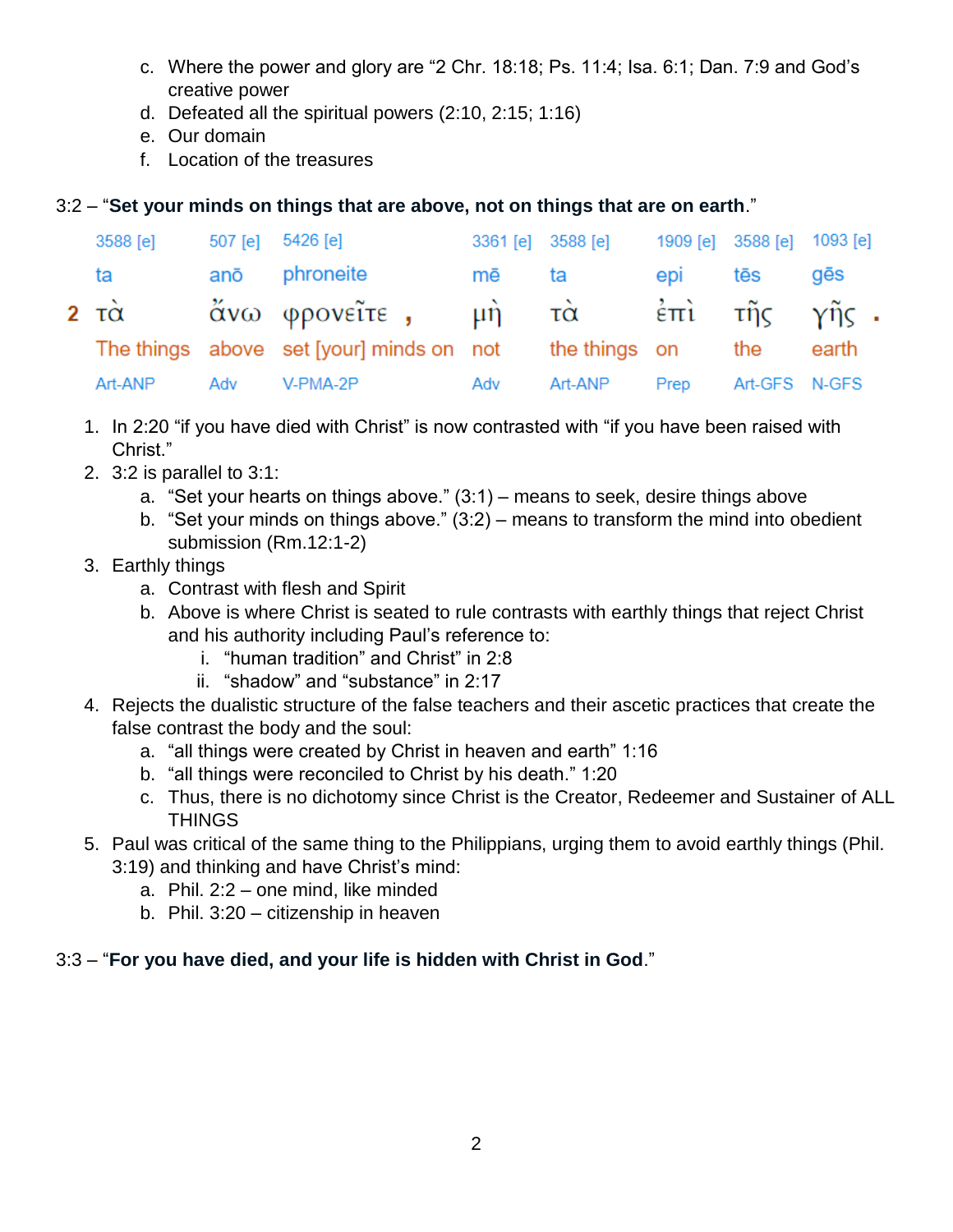| 599 [e] |                   | 1063 [e] | 2532 [e]                         | 3588 [e]<br>2222 [e]<br>2928 [e]<br>4771 [e] |           |       | 4862 [e] | 3588 [e]        |                               |                |
|---------|-------------------|----------|----------------------------------|----------------------------------------------|-----------|-------|----------|-----------------|-------------------------------|----------------|
|         | apethanete        |          | gar                              | kai                                          | hē<br>zōē |       | hymōn    | kekryptai       | syn                           | tō             |
|         |                   |          | 3 ἀπεθάνετε γάρ , καὶ ή ζωὴ ὑμῶν |                                              |           |       |          | κέκρυπται       | $\vec{\sigma}$ $\vec{\sigma}$ | τῷ             |
|         | You have died for |          |                                  | and                                          | the       | life  | of you   | has been hidden | with                          | $\blacksquare$ |
|         | V-AIA-2P          |          | Conj                             | Conj                                         | Art-NFS   | N-NFS | PPro-G2P | V-RIM/P-3S      | Prep                          | Art-DMS        |
|         |                   |          |                                  |                                              |           |       |          |                 |                               |                |
|         | 5547 [e]          | 1722 [e] | 3588 [e]                         | $2316$ [e]                                   |           |       |          |                 |                               |                |
|         | Christō           | en       | tō                               | Theō                                         |           |       |          |                 |                               |                |
|         | Χριστῷ            | έν       | τῷ                               | Θεῷ.                                         |           |       |          |                 |                               |                |
|         | Christ            | in       | ۰                                | God                                          |           |       |          |                 |                               |                |
|         | N-DMS             | Prep     | Art-DMS                          | N-DMS                                        |           |       |          |                 |                               |                |

- 1. Close association between you the believer and Christ the risen Lord
- 2. Security of the believer
- 3. Hidden along with the treasure in Christ Colossians 2:3 "in whom are hidden all the treasures of wisdom and knowledge."
	- a. This is historical truth rather than mystical
	- b. This true identity is only found in Christ

#### 3:4 – "**When Christ who is your life appears, then you also will appear with him in glory**."

|                               | 3752 [e]                                 | 3588 [e]           | 5547 [e]        |                  | 5319 [e]            | 3588 [e] | 2222 [e]                          | 4771 [e]          |   | 5119 [e] | 2532 [e]          |
|-------------------------------|------------------------------------------|--------------------|-----------------|------------------|---------------------|----------|-----------------------------------|-------------------|---|----------|-------------------|
| hotan                         |                                          | ho                 | <b>Christos</b> |                  | phanerothe          | hē       | zōē                               | hymōn             |   | tote     | kai               |
|                               | $4\degree$ $\frac{6}{10}$ $\frac{1}{10}$ | $\dot{\mathbf{o}}$ |                 |                  | Χριστός φανερωθῆ, ἡ |          | $\mathcal{L} \omega \mathfrak{n}$ | νμῶν <sup>*</sup> | ÿ | τότε     | $\kappa \alpha i$ |
|                               | When                                     | ۰                  | Christ          |                  | may be revealed     | the      | life                              | of you            |   | then     | also              |
|                               | Conj                                     | Art-NMS            | N-NMS           |                  | V-ASP-3S            | Art-NFS  | N-NFS                             | PPro-G2P          |   | Adv      | Conj              |
|                               |                                          |                    |                 |                  |                     |          |                                   |                   |   |          |                   |
|                               |                                          |                    |                 |                  |                     |          |                                   |                   |   |          |                   |
|                               | 4771 [e]                                 | 4862 [e]           | 846 [e]         | 5319 [e]         |                     | 1722 [e] | 1391 $[e]$                        |                   |   |          |                   |
|                               | hymeis                                   | syn                | autō            |                  | phanerothesesthe    |          | doxē                              |                   |   |          |                   |
| $\vec{\sigma}$<br>ύμεῖς       |                                          | αὐτῷ               |                 | φανερωθήσεσθε έν |                     | δόξη     |                                   |                   |   |          |                   |
| you                           |                                          | with               | <b>Him</b>      | will appear      |                     | in       | glory                             |                   |   |          |                   |
| PPro-DM3S<br>PPro-N2P<br>Prep |                                          |                    | V-FIP-2P        |                  | N-DFS               |          |                                   |                   |   |          |                   |

3:5 – "**Put to death therefore what is earthly in you: sexual immorality, impurity, passion, evil desire, and covetousness, which is idolatry**."